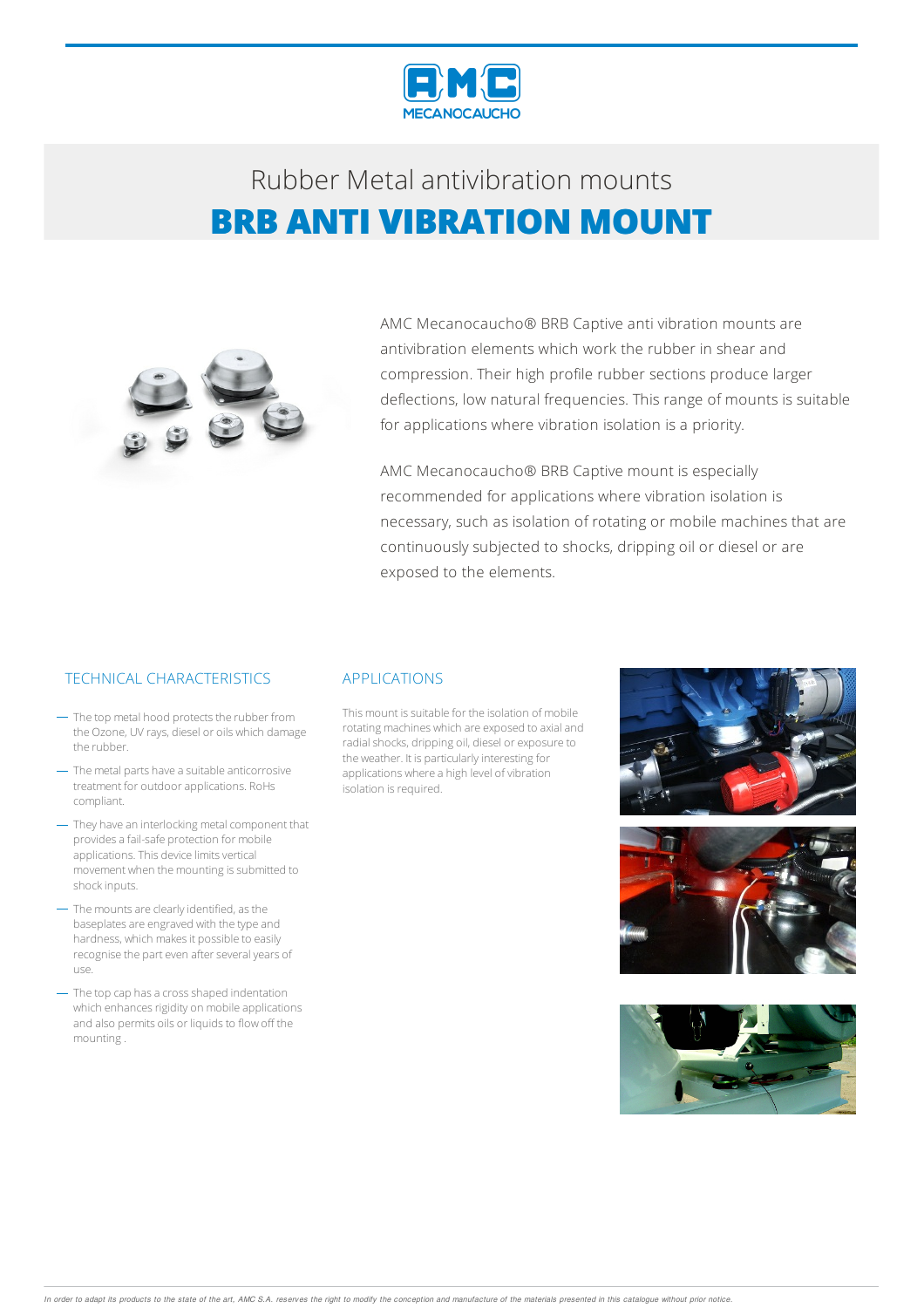

PLANOS



| <b>Type</b>   | A<br>(mm.) | B<br>(mm.) | C<br>(mm.) | D <sub>1</sub><br>(Min.) | $D2$ (Max.) | E<br>(mm.) | F<br>(mm.) | G<br>(mm.)     | Weight<br>$(g\bar{r})$ | Load<br>(kg.) | <b>Shore</b> | Code   |
|---------------|------------|------------|------------|--------------------------|-------------|------------|------------|----------------|------------------------|---------------|--------------|--------|
| <b>BRB 50</b> | 50         | 25         | $M-8$      |                          | 70          | 85         | 6,5        | $\overline{2}$ | 100                    | 20            | 40 Sh        | 135451 |
|               |            |            |            | 61                       |             |            |            |                |                        | 40            | 50 Sh        | 135453 |
|               |            |            |            |                          |             |            |            |                |                        | 50            | 60 Sh        | 135455 |
|               |            |            |            |                          |             |            |            |                |                        | 80            | 70 Sh        | 135457 |
| <b>BRB 60</b> |            |            |            |                          |             |            |            | 9<br>2,5       | 225                    | 30            | 40 Sh        | 135101 |
|               | 64         | 35         |            |                          |             |            |            |                |                        | 45            | 50 Sh        | 135405 |
|               |            |            | M-10       | 76,5                     | 90,5        | 110        |            |                |                        | 65            | 60 Sh        | 135103 |
|               |            |            |            |                          |             |            |            |                |                        | 75            | 70 Sh        | 135104 |
|               | 64         | 35         | $M-10$     | 76,5                     | 90,5        | 110        | 9          | 2,5            | 243                    | 50            | 40 Sh        | 135421 |
|               |            |            |            |                          |             |            |            |                |                        | 75            | 50 Sh        | 135422 |
| BRB 65 M10    |            |            |            |                          |             |            |            |                |                        | 120           | 60 Sh        | 135423 |
|               |            |            |            |                          |             |            |            |                |                        | 140           | 70 Sh        | 135424 |
|               |            | 64<br>35   | M-12       | 76,5                     | 90,5        | 110        | 9          | 2,5            | 243                    | 50            | 40 Sh        | 135431 |
|               |            |            |            |                          |             |            |            |                |                        | 75            | 50 Sh        | 135432 |
| BRB 65 M12    |            |            |            |                          |             |            |            |                |                        | 120           | 60 Sh        | 135433 |
|               |            |            |            |                          |             |            |            |                |                        | 140           | 70 Sh        | 135434 |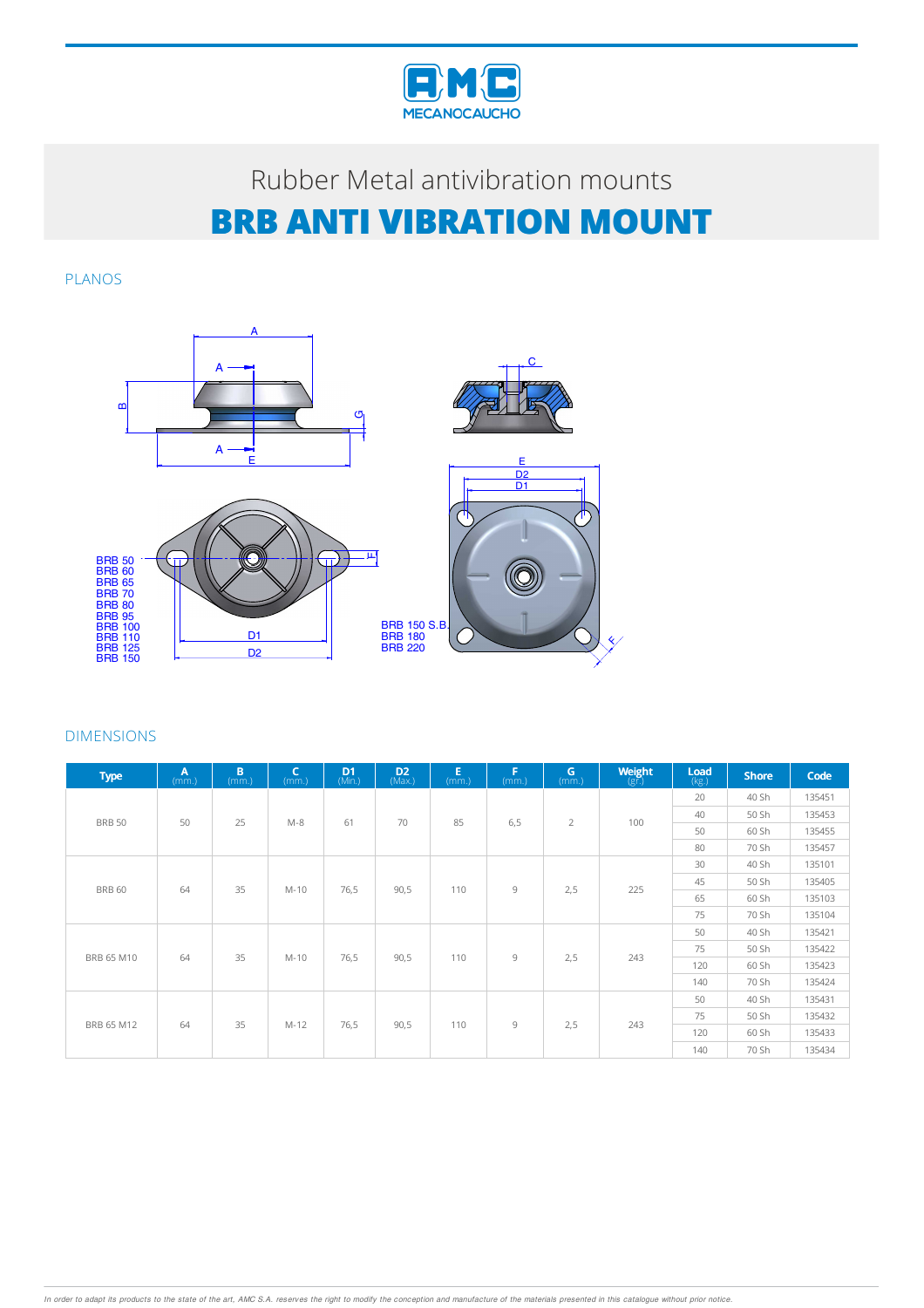

DRAWINGS



| <b>Type</b>   | $A$ <sub>(mm.)</sub> | B<br>(mm.) | $\mathsf{C}$<br>(mm.) | D <sub>1</sub><br>(Min.) | D <sub>2</sub><br>(Max.) | Е<br>(mm.) | Е<br>(mm.) | G<br>(mm.) | Weight<br>(gr.) | Load<br>(kg.) | <b>Shore</b>                                                                  | Code   |
|---------------|----------------------|------------|-----------------------|--------------------------|--------------------------|------------|------------|------------|-----------------|---------------|-------------------------------------------------------------------------------|--------|
| <b>BRB 70</b> | 64                   |            | M-12                  | 100                      | 100                      | 120        | 11         | 3          | 253             | 50            | 40 Sh                                                                         | 135251 |
|               |                      | 35         |                       |                          |                          |            |            |            |                 | 75            | 50 Sh                                                                         | 135252 |
|               |                      |            |                       |                          |                          |            |            |            |                 | 120           | 60 Sh                                                                         | 135253 |
|               |                      |            |                       |                          |                          |            |            |            |                 | 140           | 70 Sh<br>40 Sh<br>50 Sh<br>60 Sh<br>70 Sh<br>40 Sh<br>50 Sh<br>60 Sh<br>70 Sh | 135254 |
| BRB 80 M10    |                      |            |                       |                          |                          |            | 3<br>11    |            |                 | 80            |                                                                               | 135231 |
|               | 83                   | 35         |                       |                          |                          |            |            | 398        | 130             |               | 135232                                                                        |        |
|               |                      |            | M-10                  | 108                      | 112                      | 134,8      |            |            |                 | 175           |                                                                               | 135233 |
|               |                      |            |                       |                          |                          |            |            |            |                 | 235           |                                                                               | 135234 |
|               | 83                   | 35         | M-12                  | 108                      | 112                      | 134,8      | 11         | 3          | 398             | 80            |                                                                               | 135275 |
| BRB 80 M12    |                      |            |                       |                          |                          |            |            |            |                 | 130           |                                                                               | 135276 |
|               |                      |            |                       |                          |                          |            |            |            |                 | 175           |                                                                               | 135277 |
|               |                      |            |                       |                          |                          |            |            |            |                 | 235           |                                                                               | 135278 |
|               |                      |            | 39<br>M-10            | 108                      | 126,6                    | 150        | 10         | 3          | 657             | 150           | 40 Sh                                                                         | 135771 |
| BRB 95 M10    |                      |            |                       |                          |                          |            |            |            |                 | 260           | 50 Sh                                                                         | 135772 |
|               | 122                  |            |                       |                          |                          |            |            |            |                 | 330           | 60 Sh                                                                         | 135773 |
|               |                      |            |                       |                          |                          |            |            |            | 390             | 70 Sh         | 135774                                                                        |        |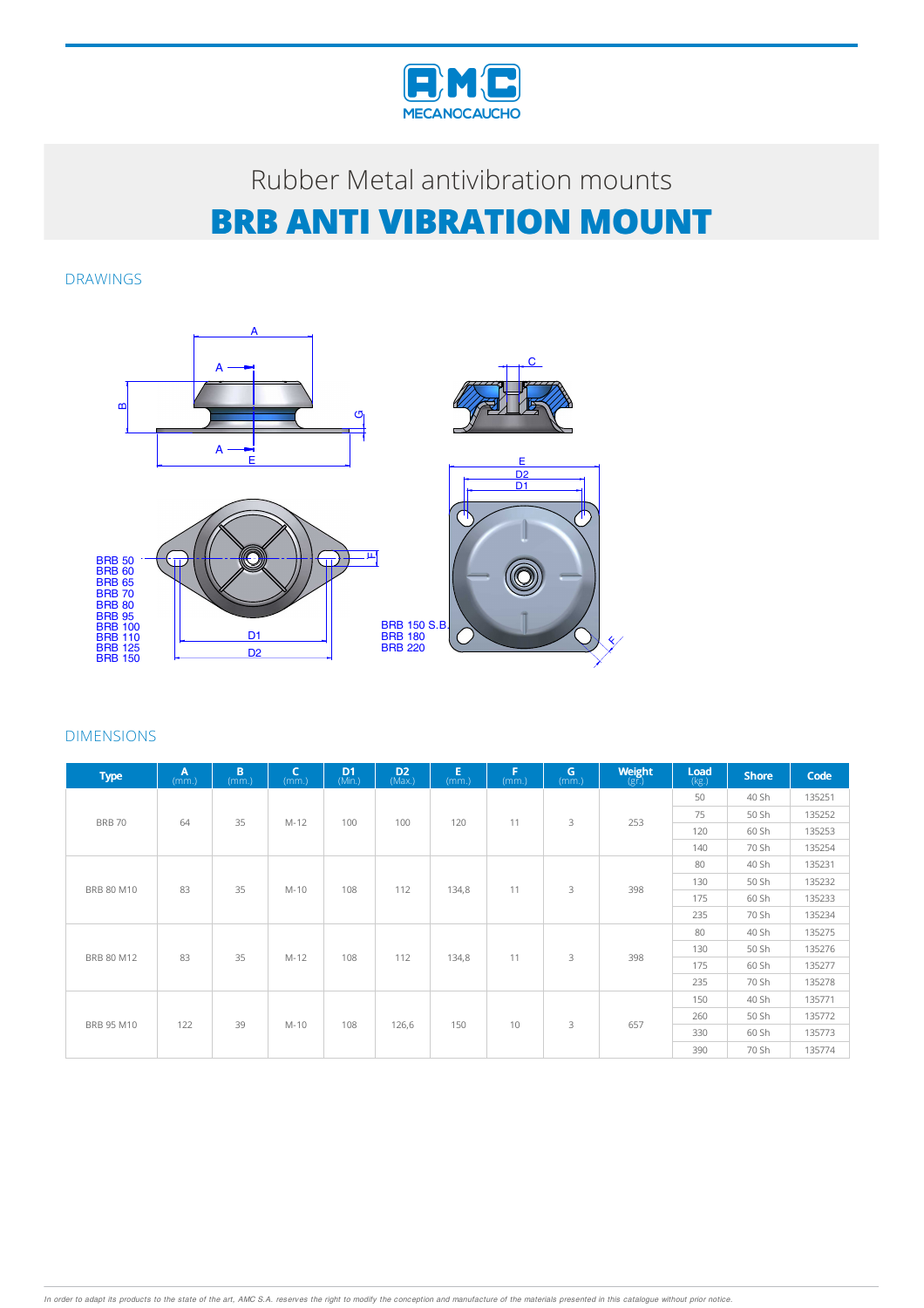

DRAWINGS



| <b>Type</b>    | A<br>(mm.) | B<br>(mm.) | C<br>(mm.) | D <sub>1</sub><br>(Nin.) | D <sub>2</sub><br>(Max.) | E<br>(mm.) | F<br>(mm.) | $\mathbf{G}$ (mm.) | Weight<br>(gr.) | Load<br>(kg.) | <b>Shore</b>                                                                  | Code   |
|----------------|------------|------------|------------|--------------------------|--------------------------|------------|------------|--------------------|-----------------|---------------|-------------------------------------------------------------------------------|--------|
|                |            |            |            |                          |                          | 150        | 10         | 3                  | 657             | 150           | 40 Sh                                                                         | 135761 |
| BRB 95 M12     | 92         | 39         |            | 122                      | 126,6                    |            |            |                    |                 | 260           | 50 Sh                                                                         | 135762 |
|                |            |            | $M-12$     |                          |                          |            |            |                    |                 | 330           | 60 Sh                                                                         | 135763 |
|                |            |            |            |                          |                          |            |            |                    |                 | 390           | 70 Sh<br>40 Sh<br>50 Sh<br>60 Sh<br>70 Sh<br>40 Sh<br>50 Sh<br>60 Sh<br>70 Sh | 135764 |
|                |            |            |            |                          |                          |            |            | 3                  | 857             | 200           |                                                                               | 135241 |
|                | 106        | 41         | M-12       | 137                      | 150                      | 175        | 13         |                    |                 | 305           |                                                                               | 135242 |
| BRB 110 M12    |            |            |            |                          |                          |            |            |                    |                 | 420           |                                                                               | 135243 |
|                |            |            |            |                          |                          |            |            |                    |                 | 450           |                                                                               | 135244 |
|                | 106        | 41         |            | 137                      | 150                      | 175        | 13         | 3                  | 857             | 200           |                                                                               | 135331 |
| BRB 110 M16    |            |            | M-16       |                          |                          |            |            |                    |                 | 305           |                                                                               | 135332 |
|                |            |            |            |                          |                          |            |            |                    |                 | 420           |                                                                               | 135333 |
|                |            |            |            |                          |                          |            |            |                    |                 | 450           |                                                                               | 135334 |
|                |            | 48<br>123  |            | 154                      | 162                      | 190        |            |                    | 1170            | 310           | 40 Sh                                                                         | 135618 |
|                |            |            | M-16       |                          |                          |            |            |                    |                 | 450           | 50 Sh                                                                         | 135620 |
| <b>BRB 125</b> |            |            |            |                          |                          |            | 14         | $\overline{4}$     |                 | 700           | 60 Sh                                                                         | 135622 |
|                |            |            |            |                          |                          |            |            |                    |                 | 900           | 70 Sh                                                                         | 135624 |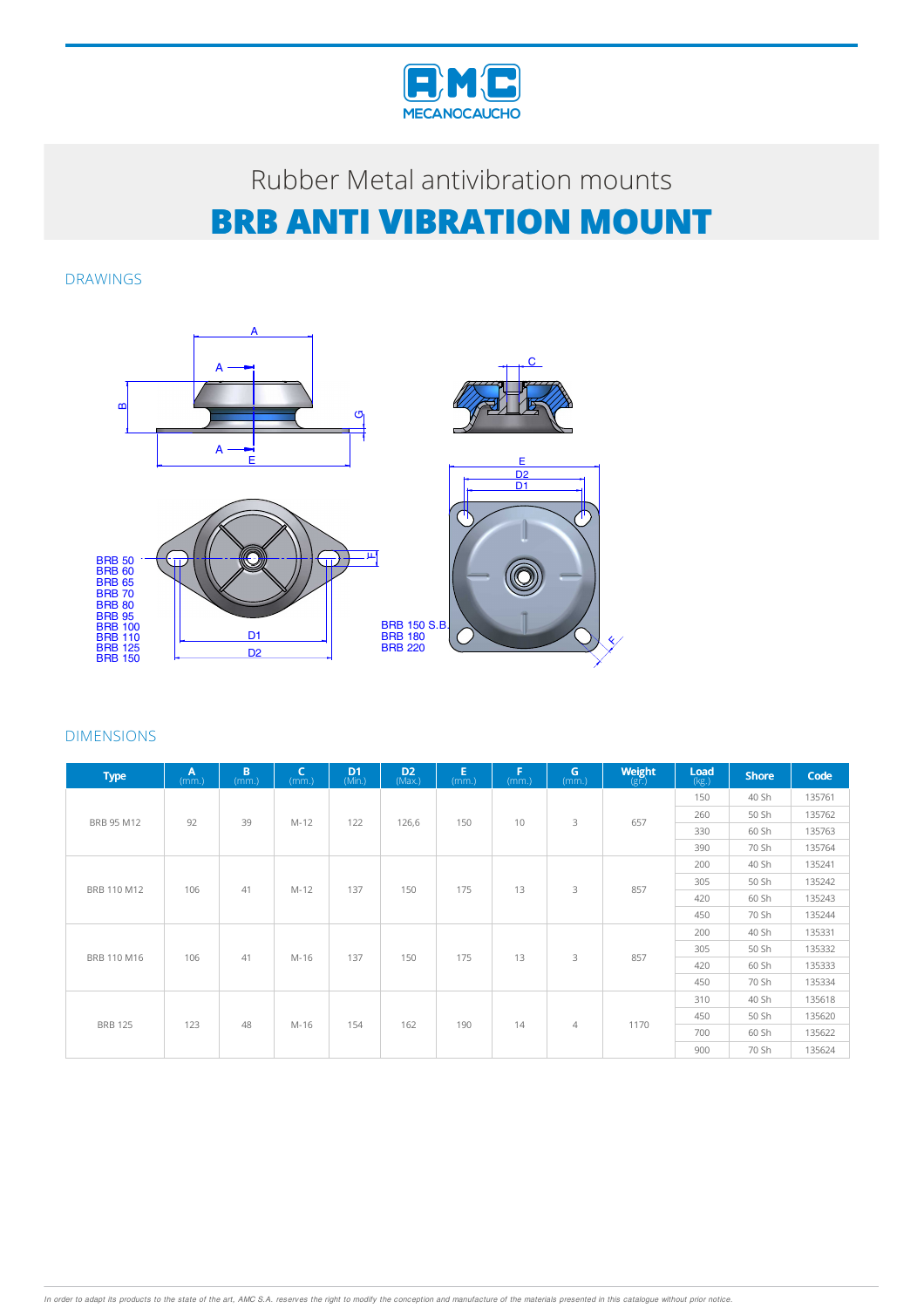

DRAWINGS



| <b>Type</b>    | A<br>(mm.) | B.<br>(mm.) | $\mathsf{C}$<br>(mm.) | D <sub>1</sub><br>(Min.) | D <sub>2</sub><br>(Max.) | E<br>(mm.) | F<br>(mm.) | G<br>(mm.)     | Weight<br>$(g\bar{r})$ | Load<br>(kg.) | <b>Shore</b> | Code   |        |
|----------------|------------|-------------|-----------------------|--------------------------|--------------------------|------------|------------|----------------|------------------------|---------------|--------------|--------|--------|
|                | 155        |             |                       |                          |                          | 164        | 14,5       | $\overline{4}$ | 2030                   | 450           | 40 Sh        | 135205 |        |
| BRB 150 S.B.   |            | 53,5        | M-16                  | 125                      | 132                      |            |            |                |                        | 570           | 50 Sh        | 135206 |        |
|                |            |             |                       |                          |                          |            |            |                |                        | 800           | 60 Sh        | 135207 |        |
|                |            |             |                       |                          |                          |            |            |                |                        | 1000          | 70 Sh        | 135208 |        |
| <b>BRB 150</b> |            |             |                       |                          |                          |            |            | $\overline{4}$ | 1840                   | 450           | 40 Sh        | 135161 |        |
|                | 155        |             | M-16                  | 176                      | 188                      | 218        | 14,5       |                |                        | 570           | 50 Sh        | 135162 |        |
|                |            | 53,5        |                       |                          |                          |            |            |                |                        | 800           | 60 Sh        | 135163 |        |
|                |            |             |                       |                          |                          |            |            |                |                        | 1000          | 70 Sh        | 135164 |        |
|                | 186        | 84          | $M-20$                | 146                      | 150                      | 181        | 14         | 5              | 3800                   | 875           | 40 Sh        | 135391 |        |
| <b>BRB 180</b> |            |             |                       |                          |                          |            |            |                |                        | 1200          | 50 Sh        | 135392 |        |
|                |            |             |                       |                          |                          |            |            |                |                        | 1700          | 60 Sh        | 135393 |        |
|                |            |             |                       |                          |                          |            |            |                |                        | 2400          | 70 Sh        | 135394 |        |
|                |            | 230<br>105  |                       |                          |                          |            |            |                |                        |               | 1600         | 40 Sh  | 135201 |
|                |            |             | $M-24$                | 180                      | 180                      | 220        | 19         |                |                        | 2400          | 50 Sh        | 135200 |        |
| <b>BRB 220</b> |            |             |                       |                          |                          |            |            | 6              | 6716                   | 3400          | 60 Sh        | 135202 |        |
|                |            |             |                       |                          |                          |            |            |                |                        | 4200          | 70 Sh        | 135203 |        |